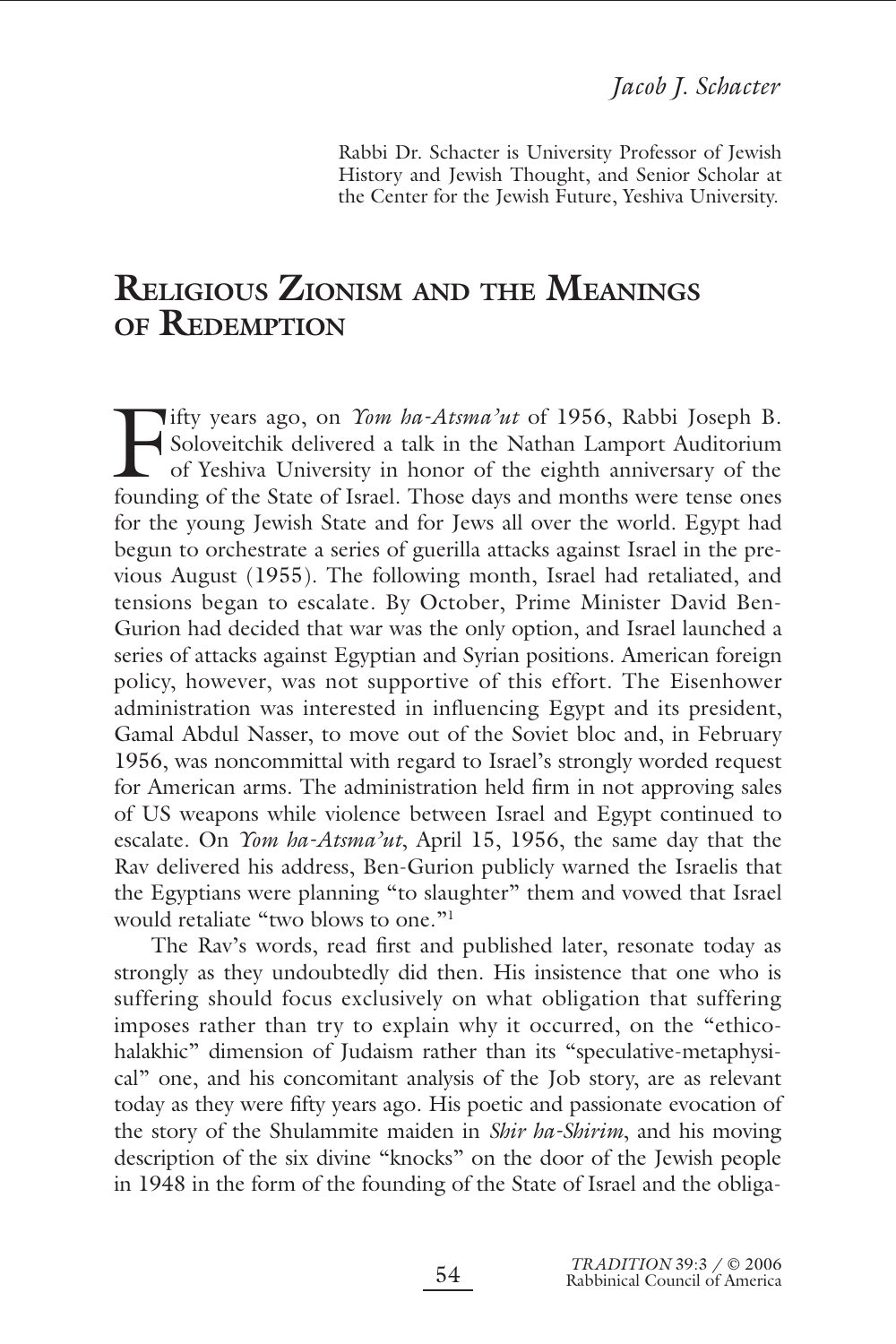tion they impose on Diaspora Jewry vis-à-vis the State, are even more necessary and powerful today, when a combination of factors continue to threaten Israel, from without as well as from within. And finally, the Rav's formulation of the two covenants, the Egyptian covenant of fate and the Sinaitic covenant of destiny, continues to be helpful in an effort to define the parameters of Jewish unity at the beginning of the twentyfirst century. None of these fundamental positions need to be reworked, only more fully understood.

I have been told that R. Soloveitchik considered the first part of this essay (which dealt with Job and theodicy) as his most significant contribution, but, as the editor's introduction to this symposium indicates, this lecture/essay gained its widest currency as "a classic of religious-Zionism." The framing of "*kol dodi dofek*," the "knock" at the beginning of the fifth chapter of *Shir ha-Shirim*, as a manifestation from Above expressed in the founding of the State of Israel has resonated with readers for the last fifty years. But I have often wondered why the Rav chose to use a text from that particular book as the fundamental biblical anchor for his position. Could he not have just as easily invoked verses from virtually every biblical book to construct a religious-Zionist ideology, beginning with God's promise to Abraham in *Parashat Lekh Lekha*? Why *Shir ha-Shirim*?

I have long speculated that perhaps the Rav deliberately chose *Shir ha-Shirim* as the primary text for his pro-Zionist position because it was precisely that biblical work that served as the *locus classicus* for the opposite, anti-Zionist position. The talmudic passage of the "three oaths" (*Ketubbot* 111a), long cited as outlawing an active Jewish return to the Holy Land and turned into the foundational text of anti-Zionists in the nineteenth and twentieth centuries, is based on verses in *Shir ha-Shirim*<sup>2</sup> Perhaps, I thought, the Rav subtly chose to score a polemical point by basing his pro-Zionist position on the very same text used by his opponents.

However, in preparing my book on the Rav's teachings on *Tish'a be-Av*, <sup>3</sup> I noticed that one year the Rav cited R. Yehuda ha-Levi's *Kuzari* (2:24) as the source for understanding these verses from *Shir ha-Shirim* in the context of the refusal of the *benei Yisra'el* to return to their land. The Rav refers explicitly to this text later in the work (n. 9), but, in fact, I now believe that it is the source for the entire section. Ha-Levi writes:

Divine Providence was ready to restore everything as it had been at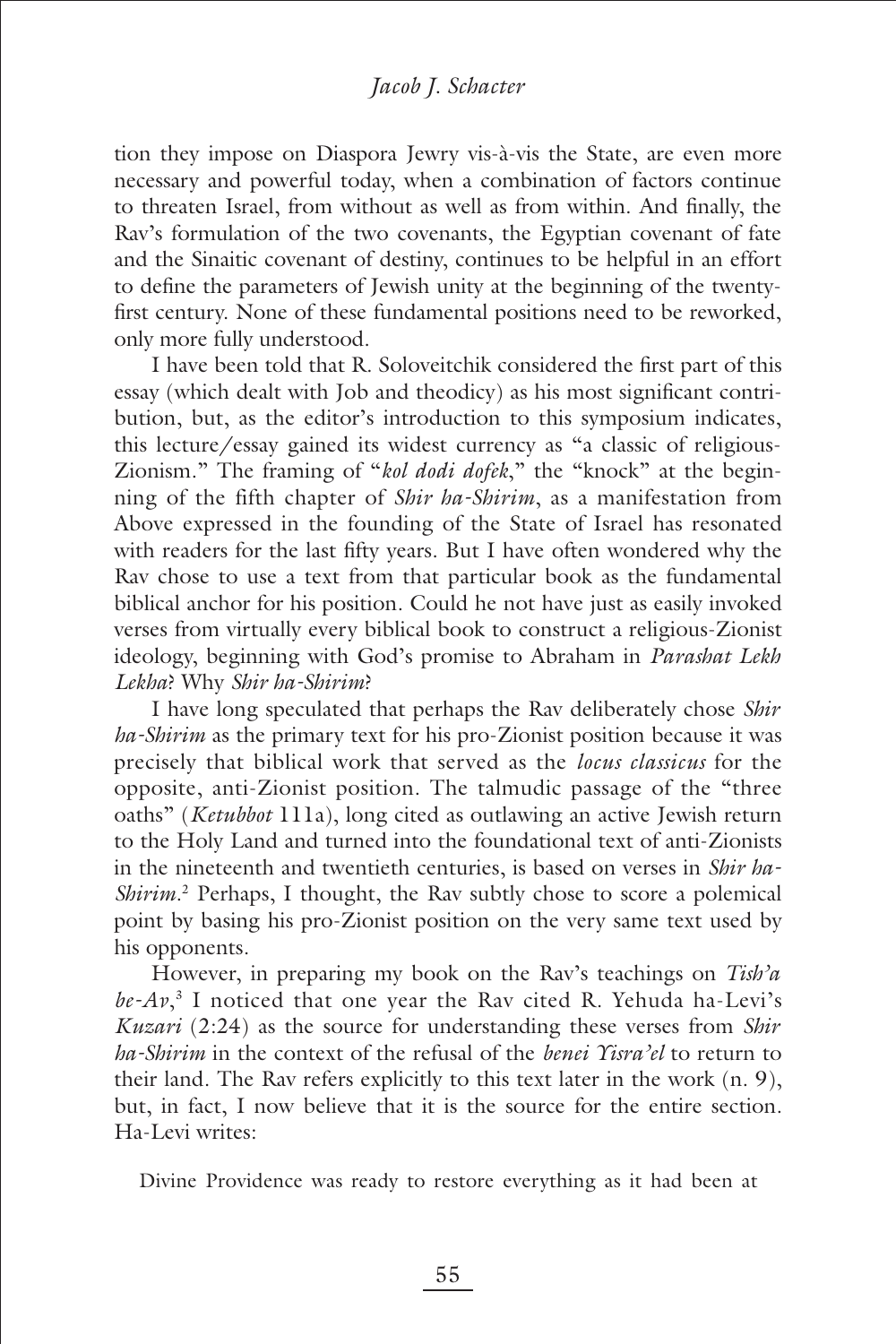## *TRADITION*

first, if they had all willingly consented to return [after the destruction of the First Temple]. But only a part was ready to do so, whilst the majority and aristocracy remained in Babylon, preferring dependence and slavery, and unwilling to leave their homes and their affairs. An allusion to them might be found in the enigmatic words of Solomon, "I sleep, but my heart waketh" (Song of Songs 5:2). He designates the exile by sleep, and the continuance of prophecy among them by the wakefulness of the heart. "It is the voice of my Beloved that knocketh" means God's call to return; "My head is filled with dew" alludes to the *Shekhina* that emerged from the shadow of the Temple. The words, "I have put off my coat" refer to the people's slothfulness in consenting to return. The sentence, "My Beloved stretcheth forth his hand through the opening" may be interpreted as the urgent call of Ezra, Nehemiah, and the Prophets until a portion of the people grudgingly responded to their invitation. . . . Divine Providence only gives man as much as he is prepared to receive; if his receptive capacity be small, he obtains little.

Substitute America for "Babylon," eight years after the founding of the State of Israel for "after the destruction of the First Temple," and R. Soloveitchik for "Ezra, Nehemiah, and the Prophets," and you have an uncanny formulation of the Rav's argument expressed in this essay.

But current events in Israel have greatly muffled the sound of those "divine knocks." Feelings of disillusionment, despair, depression, betrayal, anger, and bitterness permeate a substantial portion of the religious-Zionist community in Israel and in the Diaspora. Homes have been destroyed, synagogues bulldozed, cemeteries uprooted, and dreams shattered. Voices declare, "No longer can we refer to the State as *reshit tsemihat ge'ullatenu*" in the face of Jews evicting other Jews from their homes.

And it is precisely in this atmosphere that the words of R. Soloveitchik, in a different but related context, can provide a context for hope. One *Tish'a be-Av* the Rav shared a thought that speaks directly to the contemporary mood. In one of his *kinot*, beginning with the words "*Eikha et asher kevar asuhu*," R. Elazar ha-Kalir writes that Moses' shoulders trembled when asked by God to take the Jews out of Egypt. Moses said to Him, "Assign this mission to the one whom You will send" (Ex. 4:13), who ha-Kalir identifies as Elijah the Prophet in this *kina*. <sup>4</sup> "Why send me," said Moses, "if, anyway, afterwards You are going to send Elijah the Prophet to redeem them?" The Rav pointed out that the source for the identification of Elijah as the individual Moses here had in mind for God to send to redeem the Jewish people from Egypt is a statement in *Pirkei de-Rabbi Eli'ezer* (chapter 40).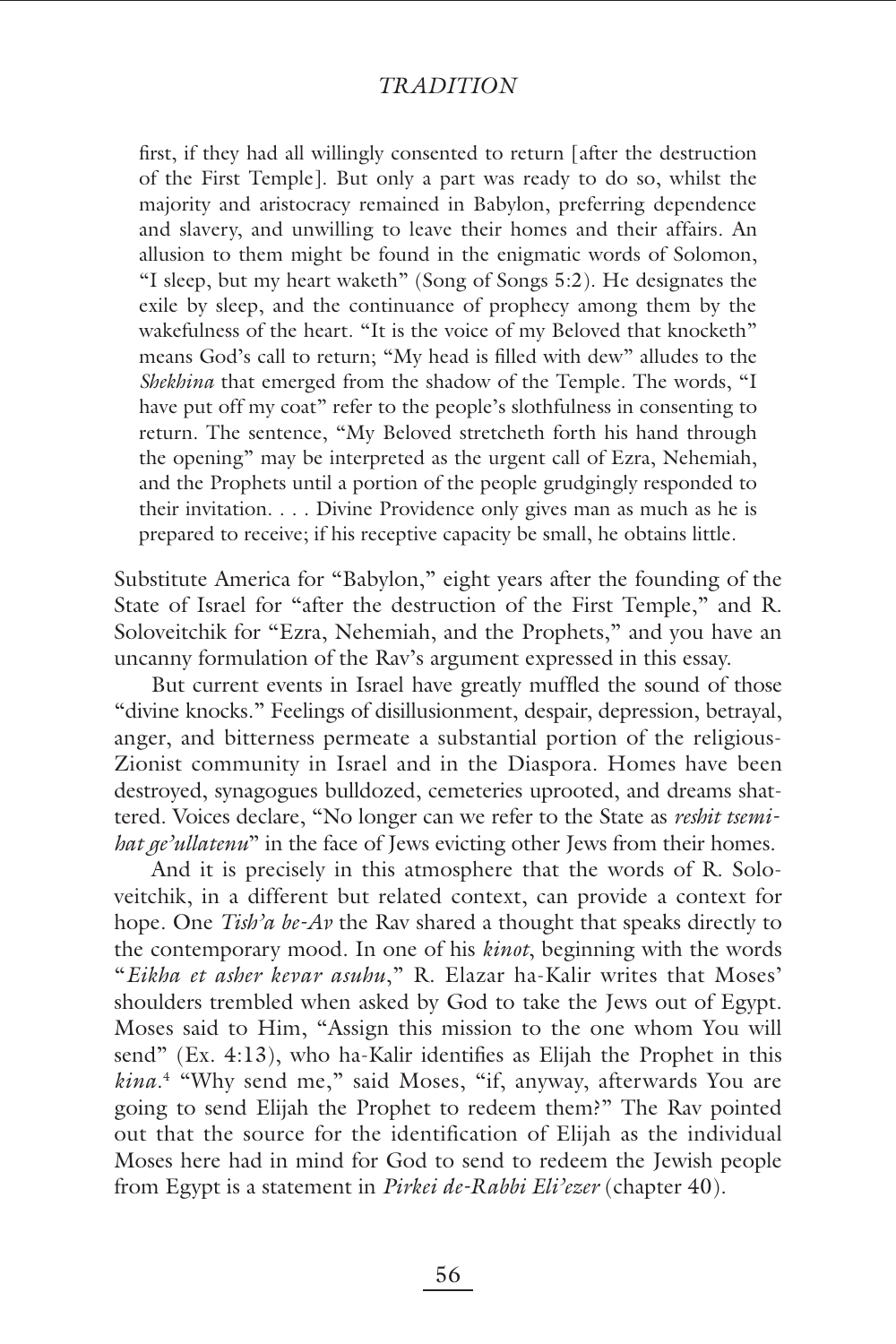### *Jacob J. Schacter*

How do we understand the reluctance on the part of Moses to help his fellow Jews? How could Moses not jump at this opportunity to finally redeem his brothers and sisters from Egyptian bondage? Why did he obstinately and, on the face of it, intemperately, argue with God for an entire week (Ex. 3:6-4:17; *Shemot Rabba* 3:14, *Va-Yikra Rabba* 11:6)? Was Moses callous and indifferent to their fate with which he was intimately familiar? God forbid! After all, he had already placed himself in mortal danger by engaging in an act of helping a Jew, which forced him to leave Egypt afraid for his life (Ex. 2:11-15)! Clearly Moses was not a distant, disinterested, and insensitive observer.

The answer is—said the Rav in interpreting the reference to Elijah first in *Pirkei de-Rabbi Eli'ezer* and then in the *kina*—that of course the opposite was the case. On the contrary, Moses loved the Jewish people, cared about them, and was prepared to do whatever he could to help them. However, he foresaw that his mission to take the Jews out of Egypt would not result in their ultimate redemption. He saw that the Jewish people would be redeemed from Egypt and would enjoy many years of freedom, glory, and happiness, but he also foresaw that afterward they would be exiled and enslaved again. He understood that whatever he or his student Joshua would be able to accomplish in *erets Yisra'el* would at some point be destroyed. He understood very well that he was being sent not to bring about the final redemption, but a redemption that would, in turn, be followed by a destruction, and then followed yet again by another redemption– destruction cycle. And so, said Moses, "What is the point for me to go now and tell the Egyptian king to free them? What benefit will they derive from my mission if, after me, You will have to send someone else anyway? If I am the instrument of their redemption, they will only be enslaved again, albeit not in Egypt but in many other places. There will be first one, shorter exile and then a second, much longer exile. The Jews, Your children, will experience the devastation of the Ten Martyrs of the second century, the Crusades of the end of the eleventh and twelfth centuries, the Black Death of the fourteenth century, the Chmielnicki Massacres of the seventeenth century, the Holocaust of the twentieth century, and Jews being blown up in buses on the streets of Jerusalem and Tel-Aviv in the twenty-first century!" Therefore, said Moses, "Just send Elijah the Prophet right now and be done with it. He is the harbinger of the ultimate and final redemption; once he arrives, there will no longer be destruction or exile or torture or disaster or cataclysm ever again!"